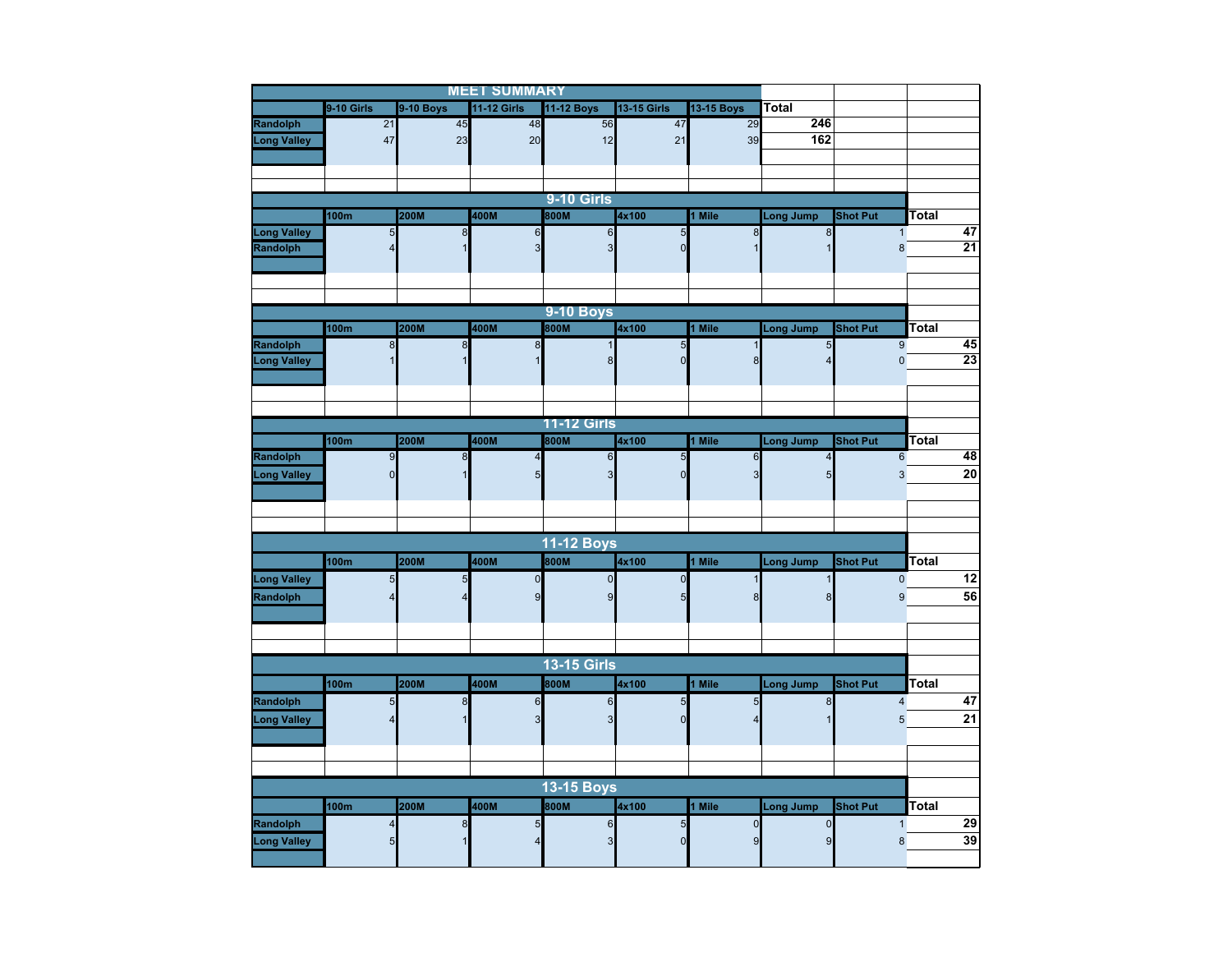|                            | 9-10 Girls 100 Motor<br>9-10 Boys 100 Meter       |                  |                                    | 11-12 Girls 100 Meter |               |                                                |                              |                                     | 11-12 Boys 100 Meter |                                               |                          |                               |                             | 13-15 Girls 100 Meter |                          |                                    |                               |                                  | 13-15 Boys 100 Motor |                       |                                             |                                          |                                    |  |                      |                          |                                   |                  |                                     |                |
|----------------------------|---------------------------------------------------|------------------|------------------------------------|-----------------------|---------------|------------------------------------------------|------------------------------|-------------------------------------|----------------------|-----------------------------------------------|--------------------------|-------------------------------|-----------------------------|-----------------------|--------------------------|------------------------------------|-------------------------------|----------------------------------|----------------------|-----------------------|---------------------------------------------|------------------------------------------|------------------------------------|--|----------------------|--------------------------|-----------------------------------|------------------|-------------------------------------|----------------|
| et 010 Team                |                                                   |                  | First Name Last Name Time          |                       | <b>Delate</b> | Heat BIG Team                                  |                              | <b>Circl Name: Last Name: Time:</b> | <b>Daleste</b>       | <b>Mant Bill</b> Taxes                        |                          | Elect Name, Last Name, Time,  | <b>Delate</b>               |                       |                          | Heat BIG Team                      |                               | First Name Last Name Time        |                      | <b>Delivie</b>        | <b>Mast 040 Taxes</b>                       |                                          | Eirst Name, Last Name, Time,       |  | <b>Cylints</b>       | HAM BID                  | Taxon                             |                  | <b>Circl Name: Last Name: Time:</b> | <b>Delate</b>  |
| <b>STY Long Valley</b>     |                                                   | <b>Mounta</b>    | <b>Caralat</b>                     | se on                 |               | <b>1 TATIT BOARDON</b>                         | Text                         | <b>Milano</b>                       | 14.25                | 1 1810 Rendshift                              | Ana                      | Magney                        | 15.06                       |                       |                          | 1 729 Long Valley                  | <b>Brandan</b>                | <b>Diling</b>                    |                      | 14.81                 | 1 1899 Randolph                             | Anahama                                  | Shadey                             |  | 14.47                |                          | <b>BY A T COAST STATE</b>         |                  | Lazanguiez                          | 12.39          |
| <b>THE THE SEASONTWICH</b> |                                                   |                  | <b>MAGNA</b>                       | 78.6                  |               | 1 1914 Mandaton                                | Point                        | <b>Marine</b>                       | 14.53                | 1 Yanna Mandonia,                             | <b>STAGES</b>            | Abdison                       | $n - 1$                     |                       |                          | <b>TANT BEAUTIFUL</b>              | <b>SARAA</b>                  | ASANA                            |                      | na na I               |                                             | 753 Long Valley - Sinnia                 | <b>Liberato</b>                    |  | 14.91                |                          | <b>TYTY BRANDER</b>               | <b>DOMESTIC</b>  | PATRICK.                            |                |
| <b>TRANSMIRE</b>           | <b>CON</b>                                        |                  |                                    | 14.41                 |               | 1 471 Long Valley                              |                              | <b>Milano</b>                       | 14.75                | 1 THE BRANDER                                 | <b>BRACIN</b>            | Women                         | 15.627                      |                       |                          | 1 TELEVISION                       | <b>Suka</b>                   | <b>FIRSTAN</b>                   |                      | 16.18                 | 772 Long Valley                             | <b>Atanna</b>                            | <b><i><u>Richard</u></i></b>       |  | 14.51                |                          | 1 THIS RESIDENCE                  |                  |                                     | 1118           |
| 682 Long Valley            |                                                   |                  | <b>PAGE</b>                        | or an                 |               | <b>TEST BRANDED</b>                            | <b>ALLA</b>                  | States                              | 14.91                |                                               | 721 Elino Valley Viced   | <b>British</b>                |                             |                       |                          | TTOM MANAGERS                      | <b>MARANA</b>                 |                                  |                      | 14.15                 | THE THE RESIDENCE.                          | <b>Locking</b>                           | <b>AANGAL</b>                      |  | 54.53                |                          |                                   | <b>BUNGET</b>    | <b>Public</b>                       |                |
| 1952 Randolph              |                                                   | <b>BRIDGER</b>   |                                    | <b>HEAT</b>           |               | 1 ANY EAST MARK                                |                              | <b>Material</b>                     | 175                  | 633 Line Valley                               |                          | <b>MAGAZ</b>                  | 14.95                       |                       |                          | THE ROOM MARINE                    | <b>STAY</b>                   |                                  |                      | 14.47                 | 1 TANK MANAGER                              | <b>COMA</b>                              |                                    |  | 14.56                |                          | 1 MAY Educational                 |                  | <b>Brandonica</b>                   |                |
| 820 Long Valley            | <b>MARIN</b>                                      |                  | <b>Value</b>                       | 16.72                 |               | <b>BAK Edga Valley</b>                         | <b>Brody</b>                 | <b>CASS</b>                         | 11.50                | TTT EASA MARA                                 | <b>Bistate</b>           |                               |                             |                       |                          | T'll Long Valley                   |                               | <b>Forest</b>                    |                      | 14.74                 | THE EQUATIONAL                              |                                          | favorate                           |  |                      |                          | and Edgar Valley                  | <b>Russia</b>    | <b>MAANHAL</b>                      |                |
|                            | 630 Long Valley 3-846                             |                  | <b>COMPANY</b>                     | or as                 |               | 1 YEST BRANDING                                | Zayber                       | Statement                           | 38.33                | 2 1719 Randolph                               | Milveill                 | Pouce                         | 15.91                       |                       |                          | 2 733 Long Valley                  | Children                      |                                  |                      | <b>NEWS</b>           | 4 1859 Randolph                             | Kather                                   | <b>Sharkovi</b>                    |  | 14.84                |                          | THE RANGE                         | Asher.           | <b>Affaire</b>                      | 73.6           |
| 1739 Randolph              |                                                   | <b>Municipal</b> |                                    | $\cdots$              |               | 1 1744 Blackson                                | <b>MAN</b>                   | OWNER                               | 12.15                | 2 1724 Randolph                               | Antanca                  | PAULO                         | 56.55                       |                       |                          | <b>TK1 Eding Valley</b>            |                               |                                  |                      | 14.71                 | 7.83 Ednis Valley                           | Victoria                                 |                                    |  | 16.9                 |                          | <b>TATY BRANDONE</b>              |                  |                                     |                |
| 632 Long Valley            |                                                   | <b>Gabrieta</b>  | money                              | 18.06                 |               | 2 1930 Randolph                                | Mohae                        | <b><i><u>Norman</u></i></b>         | 77.95                | 2 722 Links Valley Julia                      |                          | <b>CELAN</b>                  | 38.35                       |                       |                          | 2 1772 Randolph                    | <b>Stational</b>              | Hertop                           |                      | 17.03                 | 2 823 Long Valley                           | <b>Junter</b>                            | <b>Joneston</b>                    |  | 15.97                |                          | 2 THIR RANGULE                    | Airlan           | <b>Busin</b>                        | 14.08          |
|                            | 634 Long Valley - Sinnia                          |                  | <b>Parcel</b>                      | u u                   |               | 816 Edna Valley                                | <b>Yank</b>                  | <b>Support</b>                      |                      |                                               | Aziasa                   | Panner                        | 18.51                       |                       |                          | 727 Eding Valley                   |                               | <b>Support</b>                   |                      | 17.41                 | <b>TEM MANAGER</b>                          | EXMINISTR                                | Pandarama                          |  |                      |                          |                                   |                  | <b>Kimaan</b>                       |                |
| THEY MANAGED.              |                                                   | <b>CANAL</b>     | <b>SALEME</b>                      | 18.47                 |               | 1 AM EAST MAN                                  | <b>EMAN</b>                  | <b>Sandak</b>                       | 18.73                | 2 723 Elino Valley                            | Ateriorista              | Samuel                        | 18.78                       |                       |                          | T. THEY MANAGED                    | <b>STAGE</b>                  | Schedule                         |                      | 18.19                 | T. THE MANAGER                              | <b>SARA</b>                              | Ernstein                           |  | 16.16                |                          | sco Long Valley                   |                  | <b>Bencase</b>                      | 14.55          |
| 1716 Rendolph              | <b>Class</b>                                      |                  | <b>Program</b>                     | 16.75                 |               | 2 6th Line Valley Notherlan                    |                              | <b>Machines</b>                     | 18.84                | T. TANK MANAGER                               | Peyton                   | South.                        | to sal                      |                       |                          | 1102 Randolph                      | <b>Mag</b>                    | <b>Changes</b>                   |                      | <b>SERA</b>           | <b>797 Long Valley</b>                      |                                          | Milbonnett                         |  | 57.57                |                          | 799 Ednis Valley                  |                  | <b>MARINE</b>                       | 14.97          |
| EDI Long Valley            | Jessica                                           |                  | Platti                             | 18.19                 |               | 3 1838 Randolph                                | Share                        | <b>Malbour</b>                      | 17.93                | 3 1884 Randolph                               | Angelica                 | Sandava                       | 38.87                       |                       |                          | 3 TTS1 Plandoton                   |                               | <b>Changes</b>                   |                      | <b>SY ALL</b>         | 3 1757 Rendolph Ave.                        |                                          | <b>Charles Co.</b>                 |  | 15.31                |                          | <b>TOTAL STANDARDS</b>            |                  | <b>Andrews</b>                      | 13.72          |
| test Rendolph              |                                                   |                  | <b>Bratistical</b>                 | <b>MA TAB</b>         |               | 1 FROM MALASON                                 | Pilley                       | <b>COM</b>                          |                      | T24 Links Valley                              | Valentina                |                               | 14.9                        |                       |                          | 733 Eding Valley                   |                               | Withhamster                      |                      |                       | 1933 Rendolph                               | Colley                                   | <b>TON Wingers</b>                 |  | 15.44                |                          | <b>TEST MANAGER</b>               |                  |                                     |                |
|                            | 672 Long Valley Smith                             |                  | <b>BANK</b>                        | 2103                  |               | 1 FAIR BRANDING                                | <b>Jacob</b>                 | Ellino                              | 18.99                | T. TANK BEAMARING                             | <b>Sahana</b>            | SHOW                          | 18.87                       |                       |                          | 3 T17 Long Valley                  | <b>Yother</b>                 | <b>CARRIOL</b>                   |                      | <b>STAY</b>           | 3 794 Edmontony Medal                       |                                          | <b>Entrance</b>                    |  | sa.es                |                          | The Edge States                   | <b>Banch</b>     | <b>Montgomery</b>                   |                |
| <b>TATH BRANDER</b>        |                                                   |                  | <b>Main</b><br>Antarcon            | 11.51                 |               | 3 007 Long Valley                              | Atası                        | System                              | 14.94<br>19.34       | 1 TATA MARGARET                               | <b>SALAS</b>             |                               |                             |                       |                          | 722 Eding Valley                   | Peach<br>Posts                | <b>Bullet</b><br><b>ENGINEER</b> |                      |                       |                                             | 811 Long Valley Messent                  | <b>MATASTAN</b>                    |  | 14.19<br><b>STOP</b> |                          | <b>ANNA</b><br><b>CONTROL</b>     | <b>MARINE</b>    | <b>CONSUMI</b><br><b>CEMA</b>       | 14.53          |
|                            | 637 Long Valley, Kalk                             |                  |                                    | 21.84                 |               | 3 473 Long Valley Allie.                       |                              | <b>DiPaulu</b>                      |                      | 3 744 Long Valley Layla                       |                          | <b>DeMayo</b>                 | 19.21                       |                       |                          | 3 T73 Randolph                     |                               |                                  |                      | 20.09                 |                                             | TIC Long Valley Roose                    | <b>Junes</b>                       |  |                      |                          | 3 771 Long Valley                 | Caber            |                                     |                |
|                            | 672 Long Valley Vivian                            |                  |                                    | 18.19                 |               | 3 472 Link Valley Midling                      |                              |                                     | 34.35                | 729 Line Valley                               |                          | SIMULATION                    | to sell                     |                       |                          | TTM MANAGER                        | <b>Bodie</b>                  | <b>ENGINEERS</b>                 |                      | 34.38                 | arm Edgar Valley                            | <b>Bandalus</b>                          | Strausban                          |  | 14.0                 |                          | THE T. B CARD STATIONAL           |                  | <b>BENNING</b>                      | 14.79          |
|                            | 696 Long Valley North<br><b>And</b>               |                  | Window<br><b>Shaward</b>           | 18.69                 |               | 4 TAYS MALASSA<br>4 FFIS MALASSA               | <b>Non</b><br><b>Landise</b> | Philadelphia                        | 12.53<br>18.58       | <b>A TEST BANDARY</b><br>4 TANK MANAGER       | August 1<br><b>STAA</b>  | <b>MATES</b>                  | 14.41<br>14.51              |                       |                          | 4 THE EAST MARKET<br>TTST MANAGERS | <b>Class</b><br><b>Page 9</b> | 144                              |                      | or op                 |                                             | 812 Long Valley Souths<br><b>COMPANY</b> | <b>Charles Art</b><br><b>Louis</b> |  | 16.78<br>12.03       |                          | A TTH MANAGER                     |                  |                                     |                |
| <b>TERT Randolph</b>       |                                                   |                  |                                    |                       |               |                                                |                              |                                     |                      |                                               |                          |                               |                             |                       |                          |                                    |                               |                                  |                      |                       | 1813 Rendolph                               |                                          |                                    |  |                      |                          | <b>BOT Edge Valley</b>            |                  |                                     |                |
|                            | 651 Long Valley North<br>652 Long Valley Clavance |                  | <b>Brazil</b><br><b>E ASSAULTS</b> | 71.56                 |               | 4 TPH ENGINE<br>4 819 Eling Valley Long Valley | <b>Martins</b>               | Personal<br>Long Valley             | 18.09<br>55.55       | <b>A THIS BANDAR</b><br>722 Links Valley Zion |                          | <b>Statute</b><br>Sanaha      | 18.44<br>18.97              |                       |                          | 4 723 Long Valley<br>TTTP MANAGERS | <b>BAGNIN</b>                 | Podebio                          |                      | 19.9<br>77.6          | 4 1877 Randous<br>4 1820 Randoun            | <b>The State</b><br>Action               | <b>MATSHAM</b>                     |  | na na l<br>18.61     |                          | 4 778 Edma Valley<br>1716 Randoun | Phone<br>Plastic | Agnost<br>Electare                  | 14.94<br>12.93 |
|                            |                                                   |                  |                                    |                       |               |                                                | <b>Final</b>                 |                                     |                      |                                               |                          |                               |                             |                       |                          |                                    |                               |                                  |                      | no me                 |                                             |                                          |                                    |  |                      |                          |                                   |                  | <b>Statute III</b>                  |                |
|                            | 671 Long Valley Lena                              |                  | 20044                              | 20.18                 |               | 4 1833 Randolph                                |                              | Mutultid                            | 23.25                | 4 723 Long Valley Statist                     |                          | <b><i><u>STANDARD</u></i></b> | 20.38                       |                       |                          | 3 1823 Randolph                    | Even                          |                                  |                      |                       | 5 773 Long Valley Brianna                   |                                          | <b>Motors</b>                      |  |                      |                          | 4 779 Edmo Valley Dennis          |                  |                                     | 19.22          |
|                            | 638 Long Valley Arangt                            |                  | <b>State</b>                       | 55.95                 |               | 4 TPM MALASH<br>5 YEST ROLLAND                 | March                        | Patenese<br><b>Sahan</b>            | 55.50<br>18.18       | 4 BTS ESSA Malley<br><b>A TATT BEAUTIFUL</b>  | <b>BRACKWATER</b>        | <b>Wildfield</b><br>Sherry    | <b>TT SA</b><br><b>NEW!</b> |                       |                          | 721 Edito Valley                   |                               | Carpus<br><b>Brocks</b>          |                      | 17.44<br><b>DE MA</b> | The Long Valley                             | <b>Sudney</b><br><b>COANTAGE</b>         | <b>BELEVILLE</b><br>Eleventon      |  | 14.77<br>14.47       |                          | 4 761 Long Valley 100             |                  | <b>Tuchy</b>                        | 7141           |
|                            |                                                   |                  |                                    |                       |               | 5 Yang Mandoon                                 | <b>STAR</b>                  |                                     |                      |                                               |                          | <b>MACHARA</b>                | 14.41                       |                       |                          | 3 T13 Econo Valley Citiz           |                               |                                  |                      |                       | 3 1744 Randolph                             |                                          |                                    |  | 14.99                |                          |                                   |                  |                                     |                |
|                            |                                                   |                  |                                    |                       |               | 3 1883 Randoon                                 | Edward James Sapone          |                                     | 18.72                | 5 1932 Randolph<br>5 TRIZ Randolph            | Chinana<br><b>Autome</b> | <b>Sheridan</b>               | 17.22                       |                       | <b>Contract Contract</b> |                                    |                               |                                  | ___                  |                       | TH Long Valley<br>a TKI Long Valley Arianna | Victoria                                 | <b>Withholson</b><br>Lanenta       |  | 19.54                |                          |                                   |                  |                                     |                |
|                            |                                                   |                  |                                    |                       |               | <b>A TATH MALASSA</b>                          |                              |                                     | \$1.97               | a year Mandone.                               | <b>BRANKON</b>           | <b>Branchise</b>              | 10.47                       |                       |                          |                                    |                               |                                  |                      |                       |                                             |                                          | <b>Vintenan</b>                    |  |                      |                          |                                   |                  |                                     |                |
|                            |                                                   |                  |                                    | ___                   |               |                                                |                              | Megano                              |                      |                                               |                          |                               |                             |                       |                          |                                    |                               |                                  | ----                 |                       |                                             | 758 Long Valley Plays                    |                                    |  | 20.16                | <b>Contract Contract</b> |                                   |                  |                                     |                |
|                            |                                                   |                  |                                    |                       |               | 5 1771 Randolph                                | <b>Shown</b>                 | <b>Hutak</b>                        | 71.98                |                                               |                          |                               |                             |                       |                          |                                    |                               |                                  |                      |                       |                                             |                                          |                                    |  |                      |                          |                                   |                  |                                     |                |
|                            |                                                   |                  |                                    |                       |               |                                                |                              |                                     |                      |                                               |                          |                               |                             |                       |                          |                                    |                               |                                  |                      |                       |                                             |                                          |                                    |  |                      |                          |                                   |                  |                                     |                |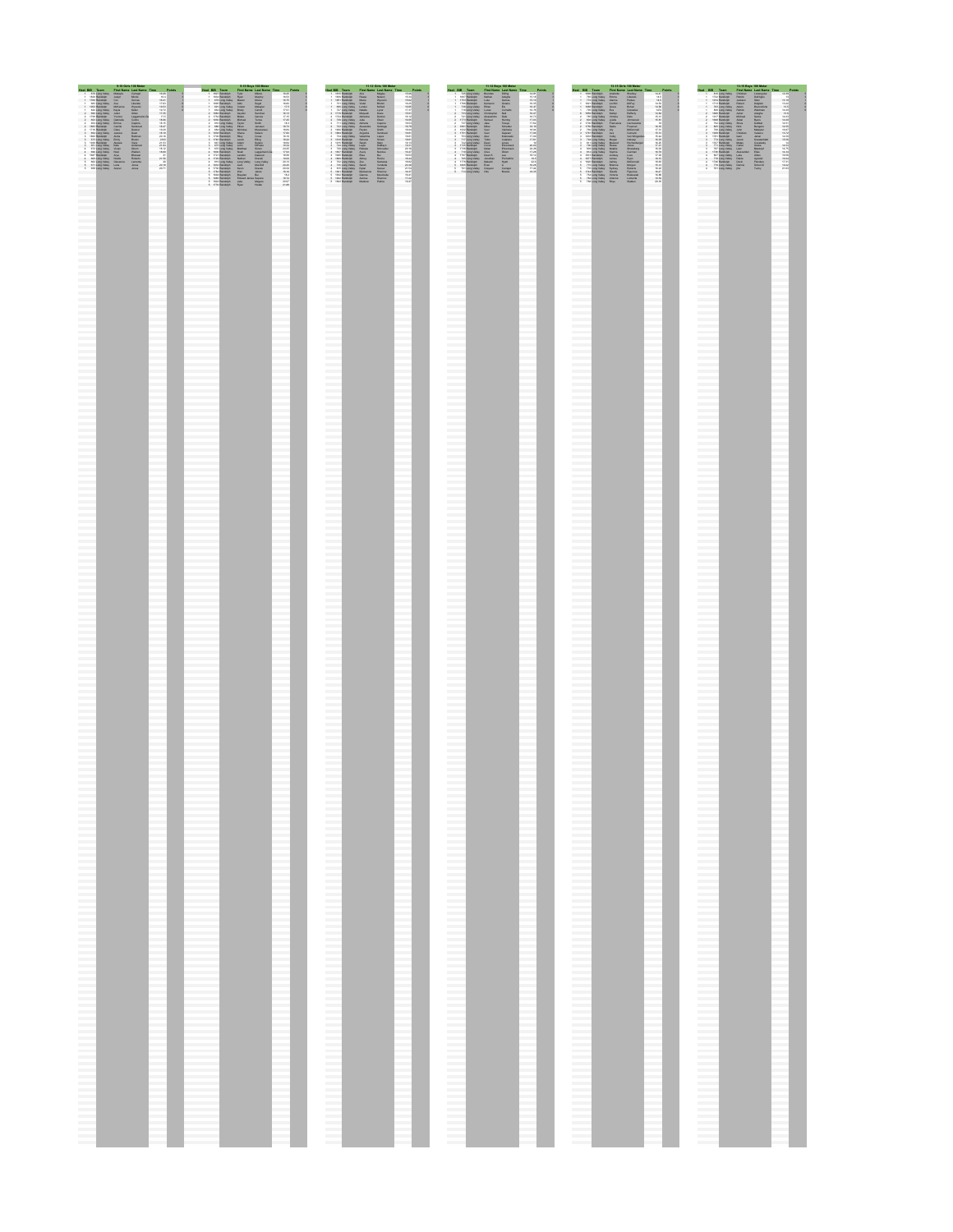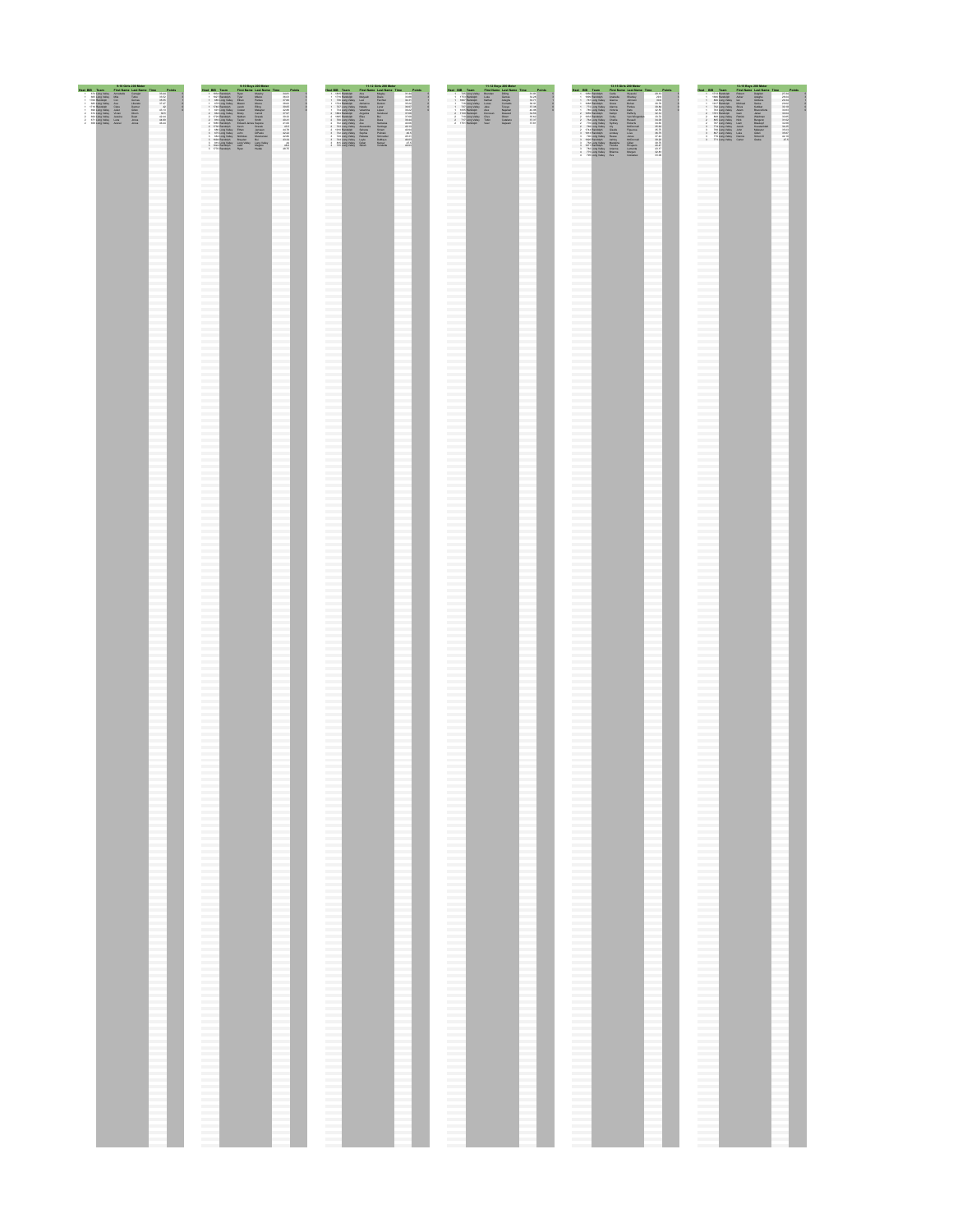









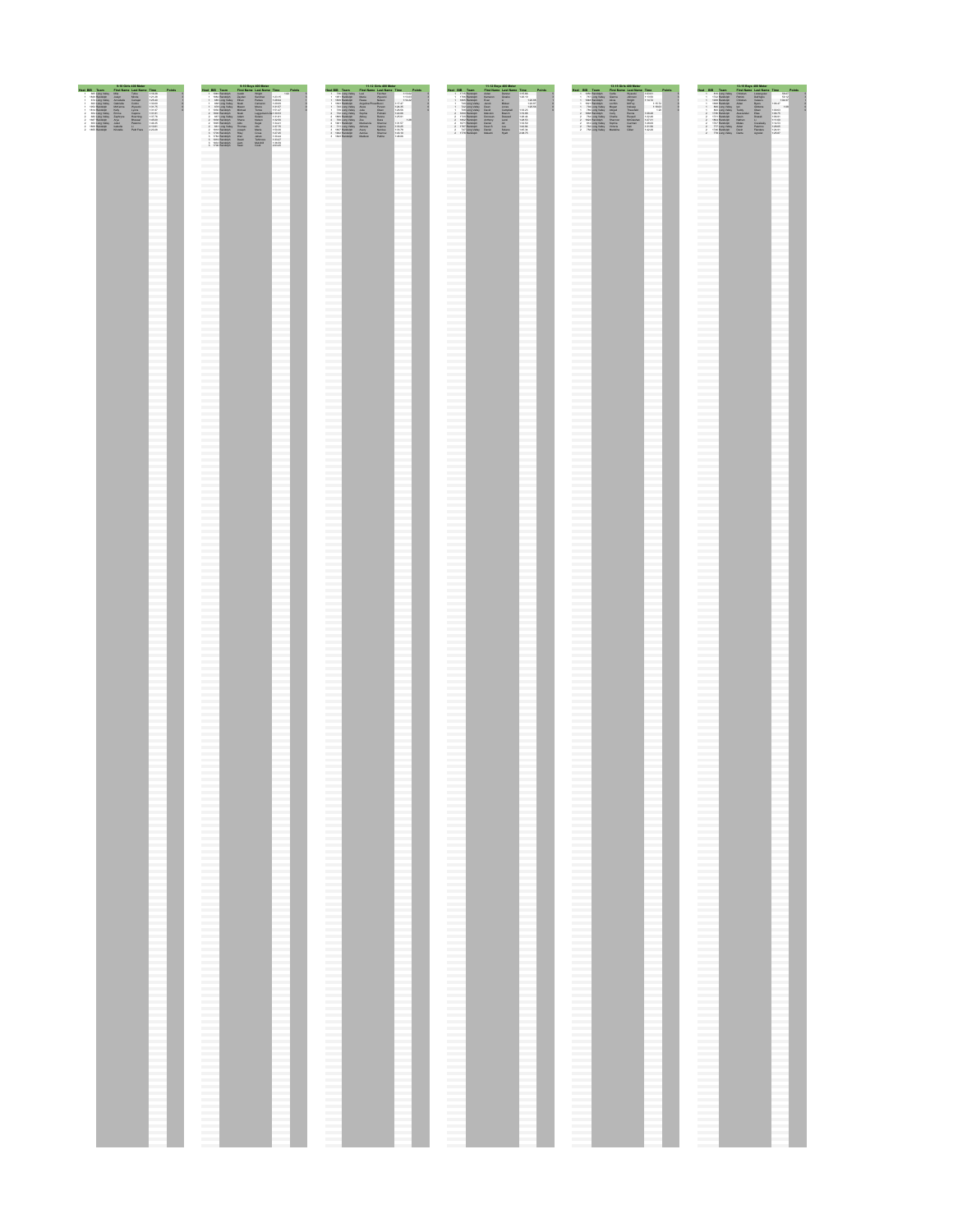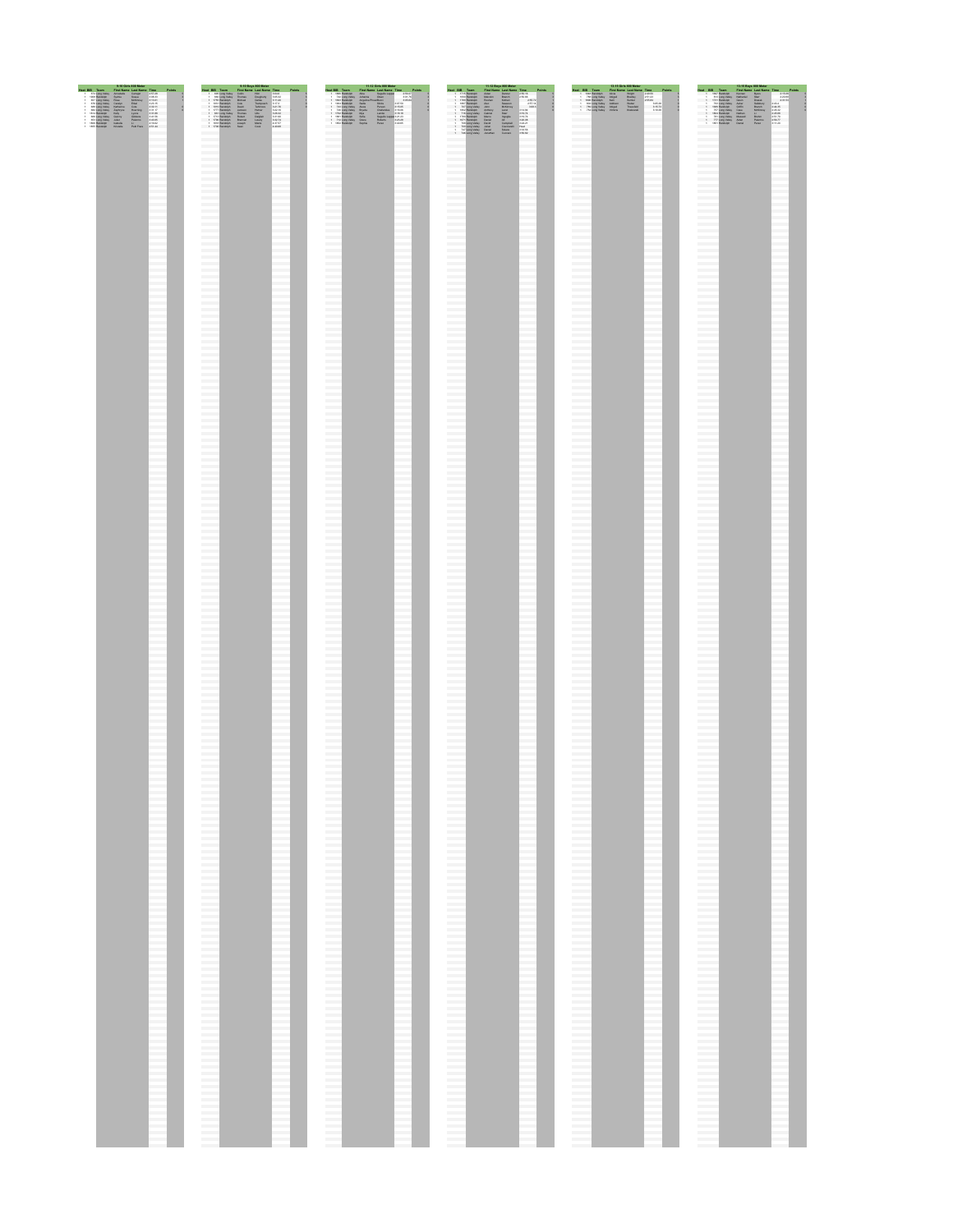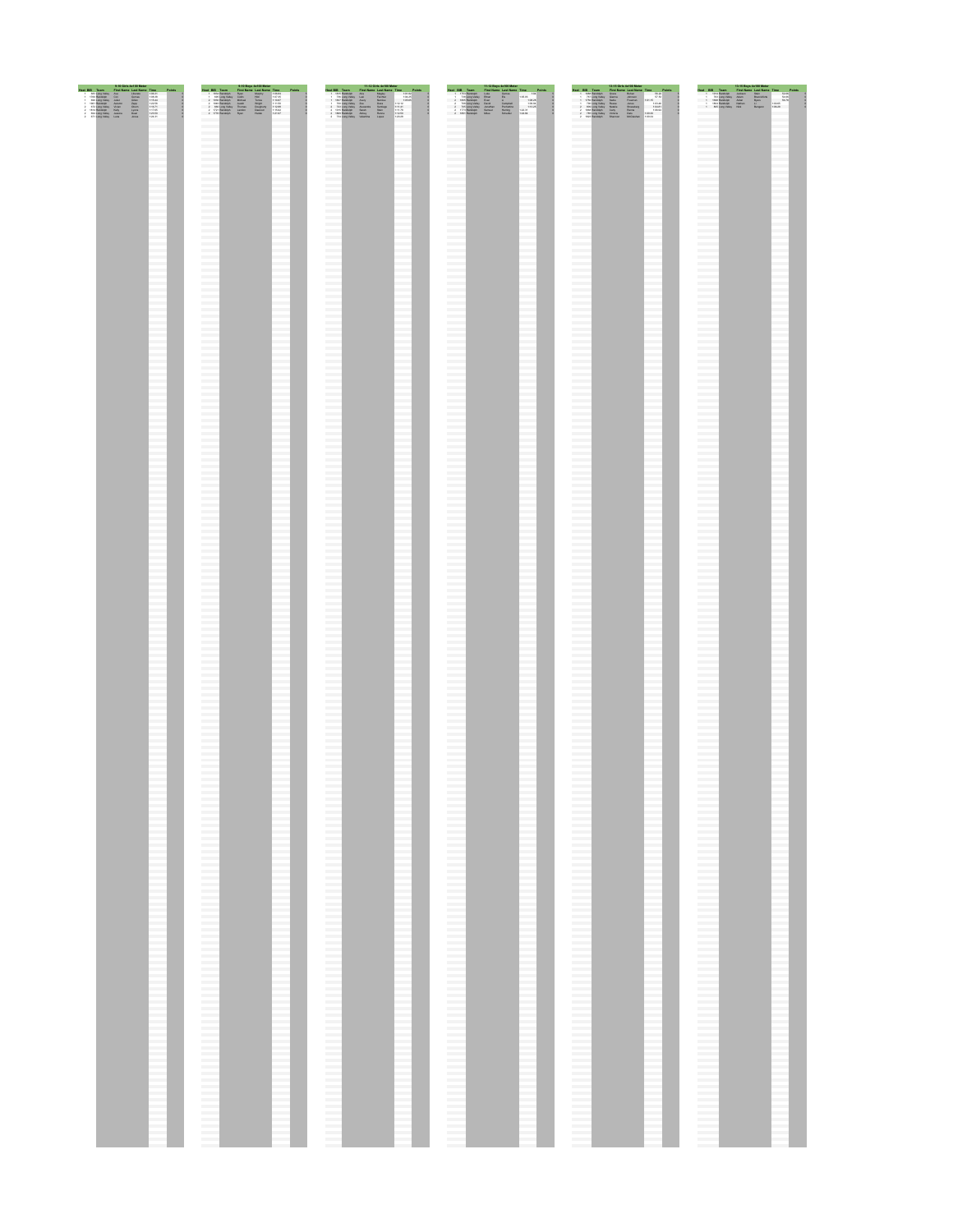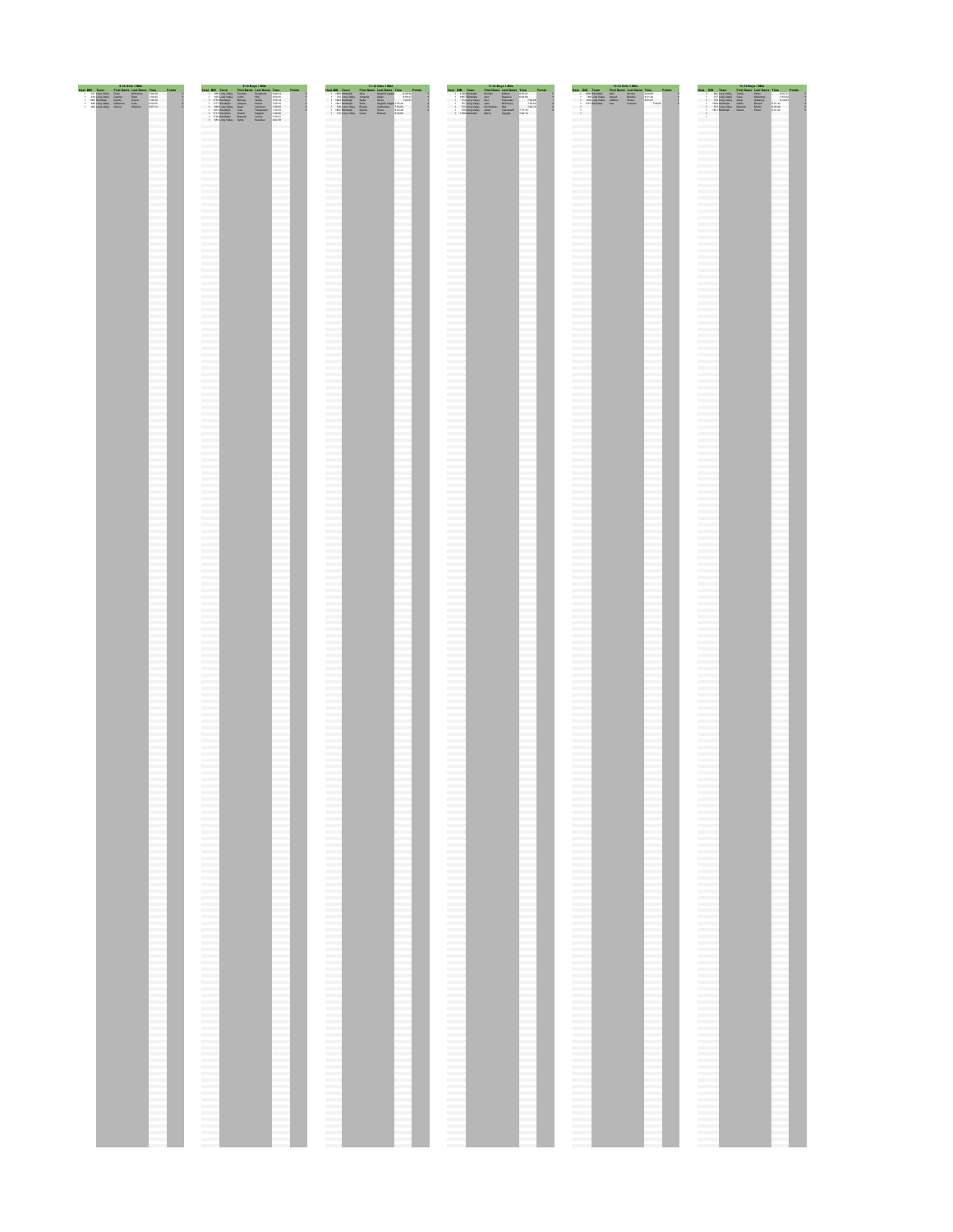| 9-10 Girls Long Jump                                                                                                           | 9-10 Boys Long Jump                                             | 11-12 Girls Long Jump                                                                                                              | 11-12 Boys Long Jump                                                                                                                                                                                  | 13-15 Girls Long Jump                                                                                                           | 13-15 Boys Long Jump                                                                                                                         |
|--------------------------------------------------------------------------------------------------------------------------------|-----------------------------------------------------------------|------------------------------------------------------------------------------------------------------------------------------------|-------------------------------------------------------------------------------------------------------------------------------------------------------------------------------------------------------|---------------------------------------------------------------------------------------------------------------------------------|----------------------------------------------------------------------------------------------------------------------------------------------|
| Feet Inches Distance Point<br><b>Seat Nissan 1 and No</b>                                                                      | Last Name Feet Inches Distance Points                           | <b>Heat BIR Team</b><br>Cine Nama Last Nama Cast, Inches Pietance Dolor                                                            | East Inches Distance Driv<br><b>Mast OID</b><br><b>NAT MAINA</b>                                                                                                                                      | Heat Still Town-<br>Circ Name, Last Name, Cost, Inches Distance Doints                                                          | Last Name, East Inches Distance Doles                                                                                                        |
| <b>THEO</b><br>$1 - 10$<br>2.0 1100<br>8 114 107.8<br>1.1 101.0<br>10.5 94.5<br>910<br>7.4 11<br><b>Tube</b><br>$7 - 95 - 890$ | <b>SMC</b><br>18.0<br>$\sim$<br>88.0<br>4.5 11<br><b>Manuel</b> | 137<br>121<br>133.5<br>55 B<br>128<br>110<br><b>Tendin Law</b><br>110<br><b>STAR</b><br>Lyner<br><b>Notation</b><br>727 Lang Valey | 125.5<br><b>Loan Many</b><br>58<br><b>TER</b><br>125.5<br>5.5<br><b>SIZA</b><br>109.9<br>a na serah<br>720 Edina Valley                                                                               | 148<br>141.8<br><b>Seat 1</b><br><b>Plant</b><br>as I<br><b>SAFANO</b><br>130<br><b>Stati</b><br>96.5<br>30.8<br><b>Bradley</b> | 185.5<br>1998<br>145.5<br>140<br>Administ<br><b>Taxable</b><br><b>Culture</b><br><b>COMPA</b><br>1933 Handoun                                |
| $-$ 110 $-$<br>4.01<br><b>A1 685</b><br><b>Sustaina</b><br>4.1 46.5<br>50                                                      | MARG<br><b>Time</b><br><b>TOTAL</b><br><b>Contractor</b>        | 221<br><b>Pulmas</b><br><b>Festival</b><br><b>Bulletin</b><br>85.5<br>81.5<br>Casone<br><b>BB</b><br>61.5<br><b>Tarritori</b>      | <b>BALL</b><br><b>TTL Equation</b><br>85.5<br>81.0<br><b>Tube Fac</b><br><b><i><u>GANANT</u></i></b><br><b>FRAME</b><br>728 Editor Violence<br><b>Contract Contract Contract</b><br><b>Contractor</b> | <b>Contract Contract</b><br><b>Contractor</b><br><b>Contractor</b><br>___<br><b>Contractor</b><br><b>Contractor</b>             | 172 Renaise Palos, Driftylle<br><b>Contract Contract</b><br><b>Contract Contract</b><br><b>Contract Contract</b><br><b>Contract Contract</b> |